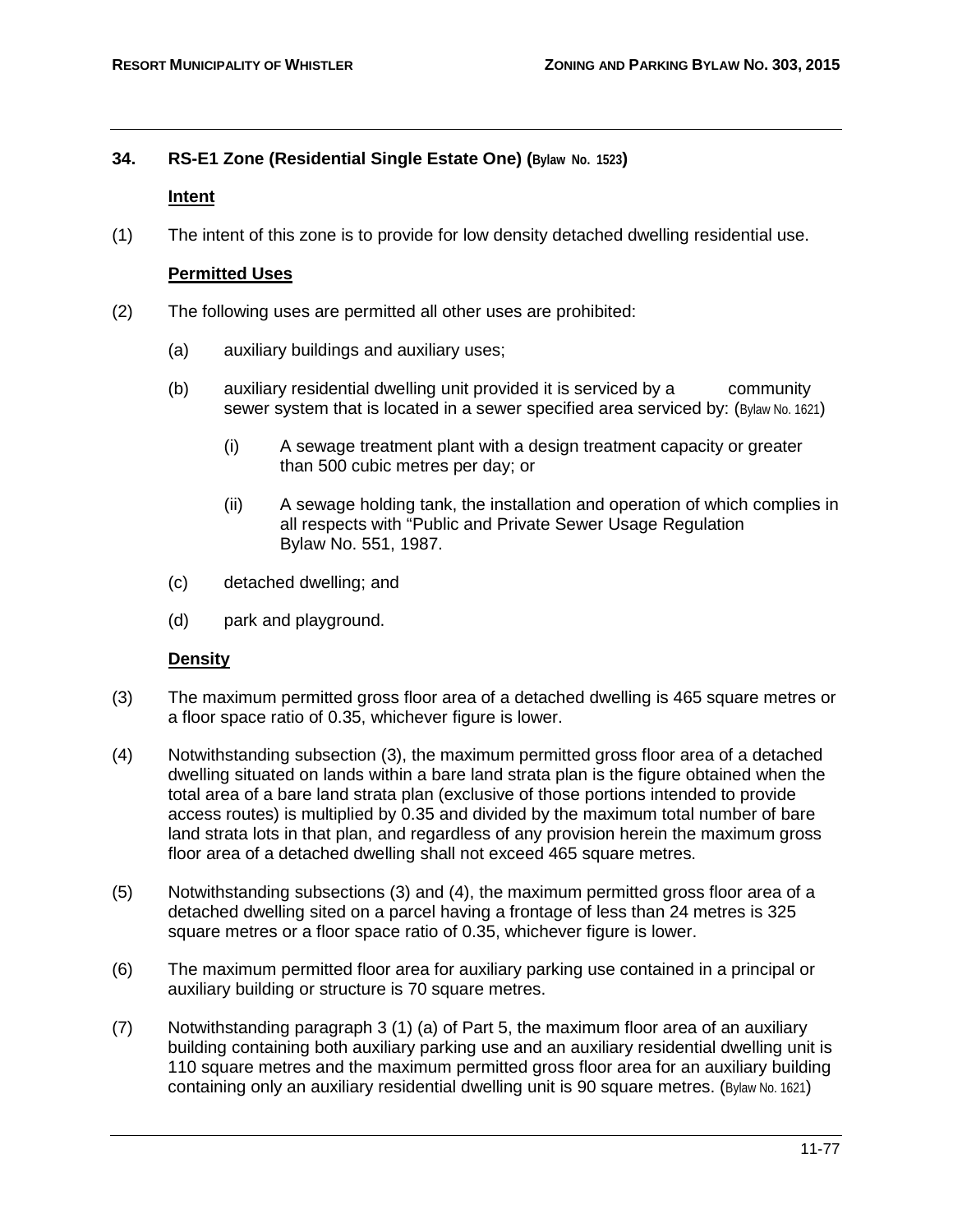## **Height**

(8) The maximum permitted height of a building is 7.6 metres.

## **Parcel Area**

(9) The minimum permitted parcel area is 40 hectares.

## **Site Coverage**

(10) The maximum permitted site coverage is 35 percent.

# **Setbacks**

- (11) The minimum permitted front setback is 7.6 metres
- (12) The minimum permitted side setback is as follows:

| Gross Floor Area of<br><b>Detached Dwelling</b> | <b>Minimum</b><br><b>Side Setback</b> |
|-------------------------------------------------|---------------------------------------|
| 325 square metres or less                       | 3 metres                              |
| Greater than 325 square metres                  | 6 metres                              |

- (13) The minimum permitted rear setback is 7.6 metres.
- **(14)** Notwithstanding subsections (11) to (13), no detached dwelling located within a bare land strata plan shall be less than:
	- (a) 7.6 metres from the boundaries of that plan;
	- (b) 7.6 metres from an internal access road; and
	- (c) A distance from any other detached dwelling calculated as the sum of the following distances for each dwelling:

| Gross Floor Area of<br><b>Dwelling</b> | <b>Distance</b> |
|----------------------------------------|-----------------|
| 325 square metres or less              | 3 metres        |
| Greater than 325 square metres         | 6 metres        |

(15) No addition shall be made to a detached dwelling in existence on January 28, 2002 which increases the gross floor area of that dwelling beyond 325 square metres, unless the entire dwelling including the addition is sited within a minimum setback area of six metres on each side of the detached dwelling.

# **Off-street Parking and Loading**

(16) Off-street parking and loading spaces shall be provided and maintained in accordance with the regulations contained in Part 6 of this Bylaw.